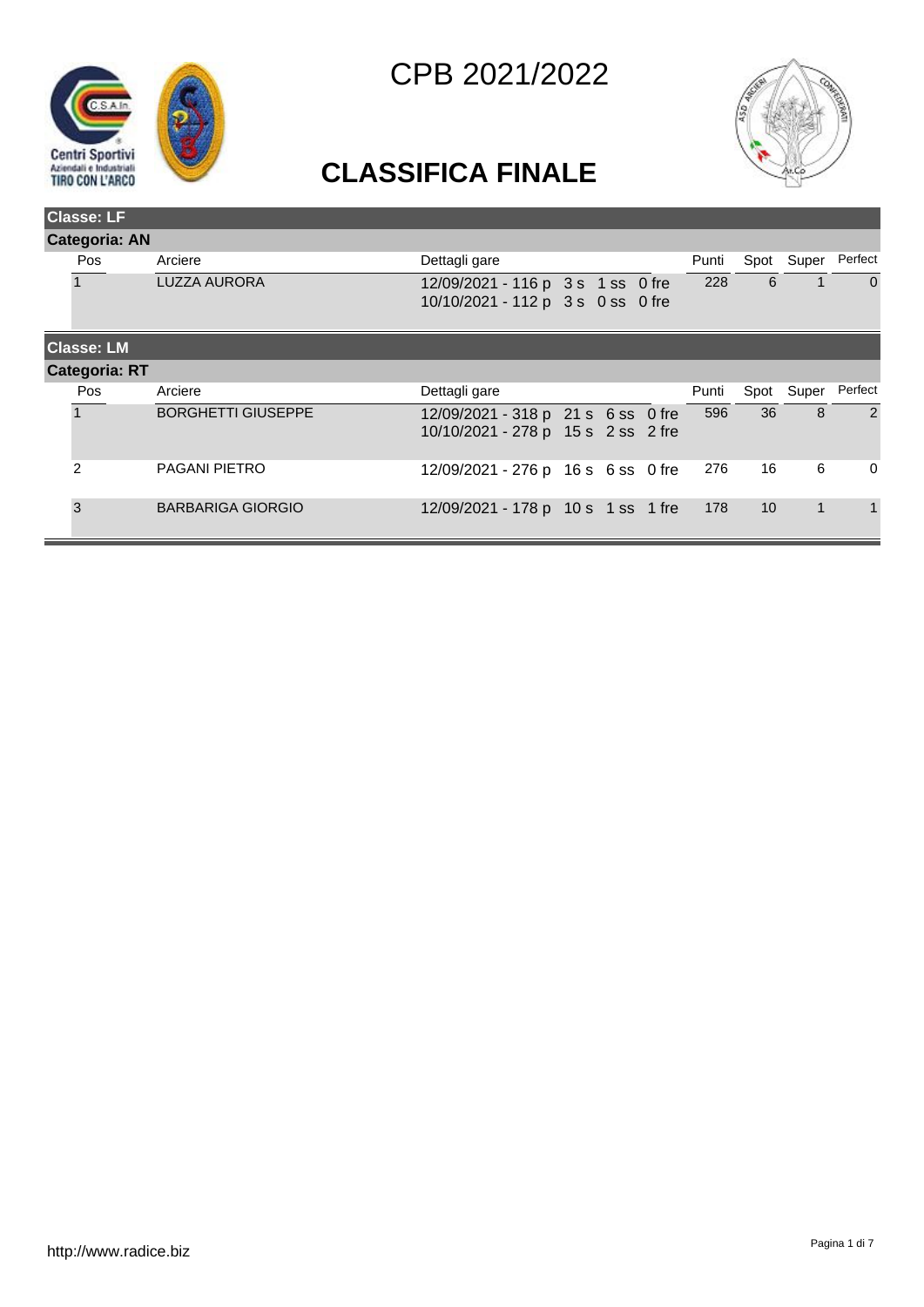



| <b>Classe: MF</b>    |                        |                                                                          |       |                |                    |                |
|----------------------|------------------------|--------------------------------------------------------------------------|-------|----------------|--------------------|----------------|
| <b>Categoria: AN</b> |                        |                                                                          |       |                |                    |                |
| Pos                  | Arciere                | Dettagli gare                                                            | Punti |                | Spot Super Perfect |                |
| $\overline{1}$       | DE PAULA MARGARETE     | 12/09/2021 - 284 p 16 s 2 ss 2 fre<br>10/10/2021 - 222 p 11 s 2 ss 0 fre | 506   | 27             | $\overline{4}$     | $\overline{2}$ |
| $\overline{2}$       | RONDINI ROBERTA        | 12/09/2021 - 254 p 14 s 5 ss 0 fre<br>10/10/2021 - 242 p 6 s 0 ss 0 fre  | 496   | 20             | 5                  | $\mathbf 0$    |
| $\mathbf{3}$         | <b>ZANOTTI CLARA</b>   | 10/10/2021 - 176 p 6 s 1 ss 0 fre                                        | 176   | 6              | $\mathbf{1}$       | $\overline{0}$ |
| <b>Categoria: AS</b> |                        |                                                                          |       |                |                    |                |
| Pos                  | Arciere                | Dettagli gare                                                            | Punti |                | Spot Super Perfect |                |
| $\mathbf{1}$         | FIZZARDI ALIDA         | 10/10/2021 - 166 p 7 s 3 ss 1 fre<br>12/09/2021 - 128 p 4 s 2 ss 1 fre   | 294   | 11             | 5                  | $\overline{2}$ |
| <b>Categoria: FS</b> |                        |                                                                          |       |                |                    |                |
| Pos                  | Arciere                | Dettagli gare                                                            | Punti | Spot           |                    | Super Perfect  |
| $\mathbf{1}$         | DANZI MARIA CRISTINA   | 10/10/2021 - 434 p 29 s 9 ss 5 fre<br>12/09/2021 - 386 p 27 s 5 ss 3 fre | 820   | 56             | 14                 | 8              |
| <b>Categoria: LB</b> |                        |                                                                          |       |                |                    |                |
| Pos                  | Arciere                | Dettagli gare                                                            | Punti |                | Spot Super Perfect |                |
| $\mathbf{1}$         | <b>CIRELLI CARLA</b>   | 12/09/2021 - 258 p 12 s 3 ss 1 fre<br>10/10/2021 - 162 p 9 s 2 ss 1 fre  | 420   | 21             | 5                  | $\overline{2}$ |
| $\overline{2}$       | <b>VALENTI VIVIANA</b> | 12/09/2021 - 148 p 4 s 0 ss 0 fre<br>10/10/2021 - 136 p 4 s 0 ss 0 fre   | 284   | 8              | $\overline{0}$     | $\overline{0}$ |
| 3                    | CHIECCHI SUSANNA       | 12/09/2021 - 148 p 3 s 1 ss 0 fre<br>10/10/2021 - 112 p 4 s 0 ss 0 fre   | 260   | $\overline{7}$ | $\mathbf{1}$       | $\mathbf 0$    |
| $\overline{4}$       | <b>RAZA ERIKA</b>      | 10/10/2021 - 148 p 4 s 0 ss 1 fre<br>12/09/2021 - 82 p 4 s 0 ss 0 fre    | 230   | 8              | $\Omega$           | $\mathbf{1}$   |
| 5                    | VIVENZI ALESSANDRA     | 12/09/2021 - 136 p 4 s 0 ss 1 fre<br>10/10/2021 - 92 p 2 s 0 ss 1 fre    | 228   | 6              | $\pmb{0}$          | $\overline{2}$ |
| <b>Categoria: RT</b> |                        |                                                                          |       |                |                    |                |

| <b>Annan In Island</b> |                            |                                                                         |       |                         |                |                    |
|------------------------|----------------------------|-------------------------------------------------------------------------|-------|-------------------------|----------------|--------------------|
| <b>Pos</b>             | Arciere                    | Dettagli gare                                                           | Punti |                         |                | Spot Super Perfect |
|                        | <b>CERETTI ELENA PAOLA</b> | 12/09/2021 - 272 p 15 s 1 ss 0 fre<br>10/10/2021 - 236 p 7 s 4 ss 0 fre | 508   | 22                      | 5              | $\Omega$           |
| $\overline{c}$         | <b>VEZZOLI ANNA MARIA</b>  | 10/10/2021 - 192 p 5 s 2 ss 0 fre                                       | 192   | 5                       | $\overline{2}$ | 0                  |
| 3                      | <b>MAZZOLENI MONIA</b>     | 12/09/2021 - 174 p 5 s 0 ss 0 fre                                       | 174   | 5                       | $\overline{0}$ | $\overline{0}$     |
| 4                      | <b>QUATTRER RINA</b>       | 10/10/2021 - 140 p 3 s 1 ss 0 fre                                       | 140   | $\overline{\mathbf{3}}$ |                | 0                  |
| 5                      | <b>CHIARI CRISTINA</b>     | 12/09/2021 - 74 p 0 s 0 ss 0 fre                                        | 74    | $\Omega$                | $\mathbf{0}$   | $\mathbf{0}$       |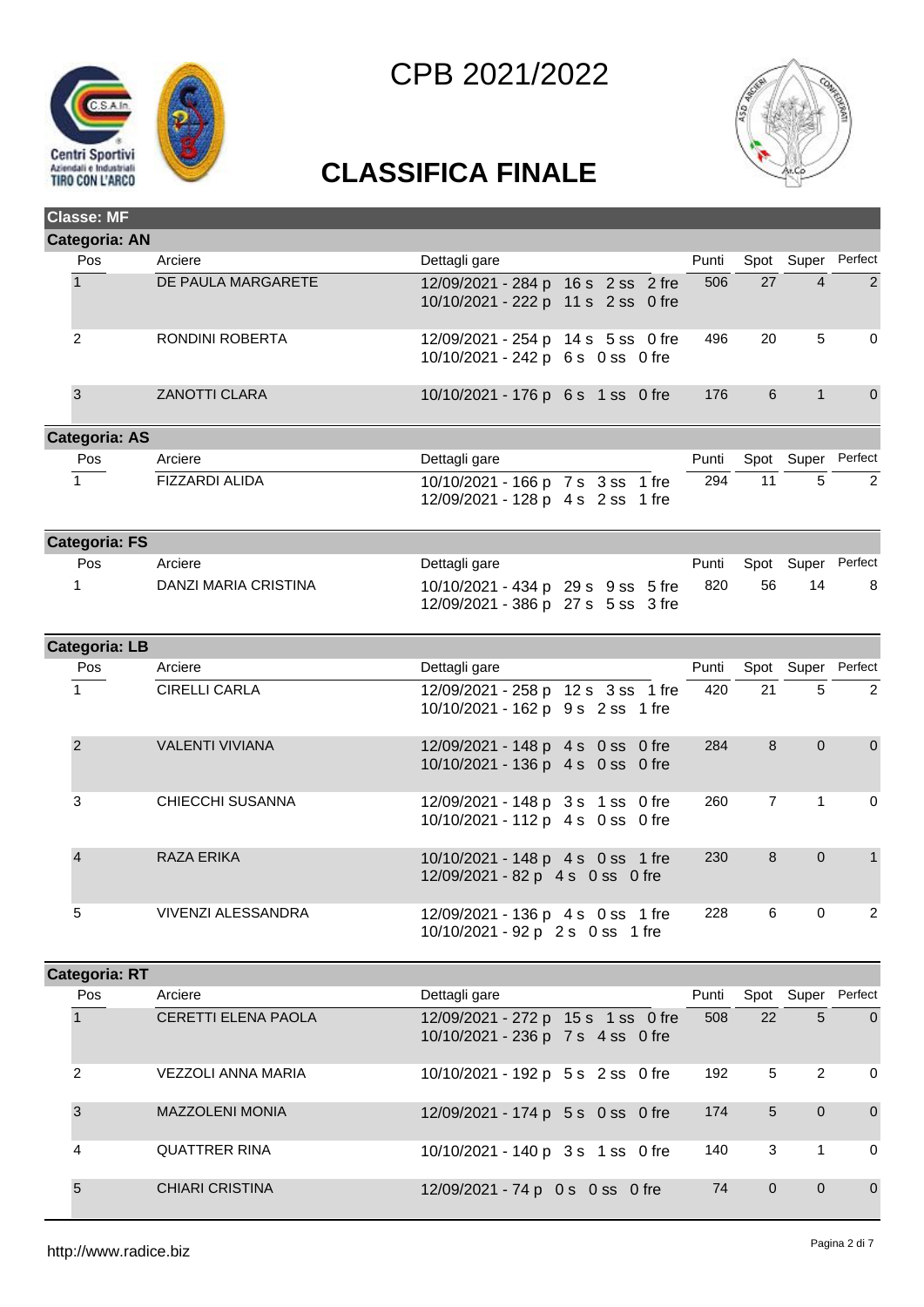



| <b>Categoria: SI</b> |               |                                    |  |       |                    |  |
|----------------------|---------------|------------------------------------|--|-------|--------------------|--|
| <b>Pos</b>           | Arciere       | Dettagli gare                      |  | Punti | Spot Super Perfect |  |
|                      | PADUANO ELENA | 12/09/2021 - 328 p 23 s 6 ss 0 fre |  | -328  |                    |  |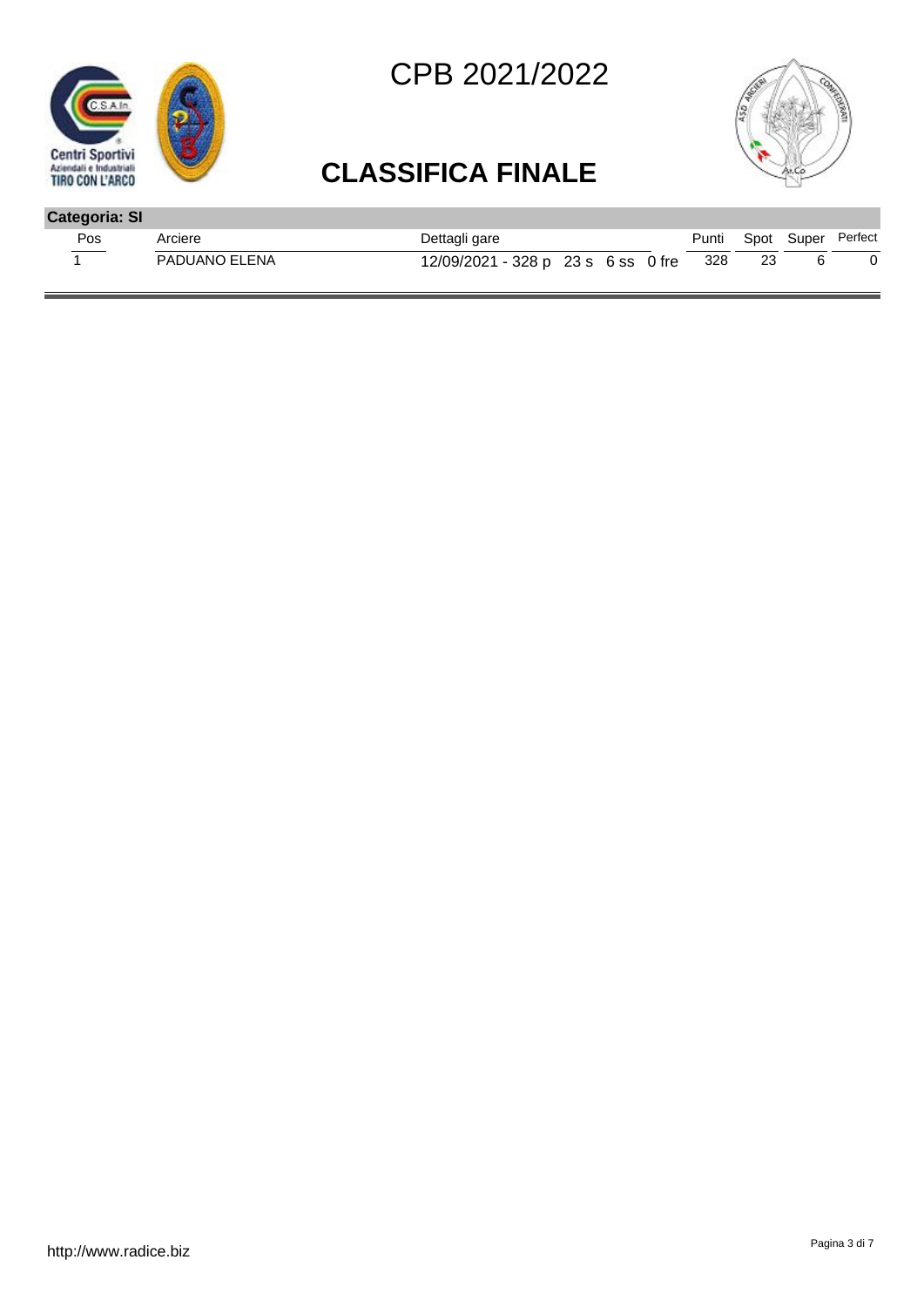



| <b>Categoria: AN</b><br>Arciere<br>Pos<br>Dettagli gare<br>Punti<br>Spot Super<br><b>SALVINI ANTONELLO</b><br>534<br>24<br>12/09/2021 - 268 p 11 s 3 ss 2 fre<br>5<br>10/10/2021 - 266 p 13 s 2 ss 0 fre |                |  |  |  |  |  |  |  |  |  |  |  |  |
|----------------------------------------------------------------------------------------------------------------------------------------------------------------------------------------------------------|----------------|--|--|--|--|--|--|--|--|--|--|--|--|
|                                                                                                                                                                                                          |                |  |  |  |  |  |  |  |  |  |  |  |  |
|                                                                                                                                                                                                          | Perfect        |  |  |  |  |  |  |  |  |  |  |  |  |
|                                                                                                                                                                                                          | $\overline{2}$ |  |  |  |  |  |  |  |  |  |  |  |  |
| $\mathcal{P}$<br>DI VENTURA VALENTINO<br>6<br>23<br>484<br>12/09/2021 - 246 p 12 s 3 ss 0 fre<br>10/10/2021 - 238 p 11 s 3 ss 0 fre                                                                      | 0              |  |  |  |  |  |  |  |  |  |  |  |  |
| 3<br><b>BERNARDI ANTONIO</b><br>10<br>278<br>1<br>12/09/2021 - 168 p 4 s 0 ss 0 fre<br>10/10/2021 - 110 p 6 s 1 ss 0 fre                                                                                 | $\mathbf 0$    |  |  |  |  |  |  |  |  |  |  |  |  |
| 4<br>PASQUALATO PAOLO MARIO<br>13<br>3<br>264<br>10/10/2021 - 264 p 13 s 3 ss 0 fre                                                                                                                      | $\Omega$       |  |  |  |  |  |  |  |  |  |  |  |  |

|  | Categoria: AS |                         |                                                                         |       |    |                |                |
|--|---------------|-------------------------|-------------------------------------------------------------------------|-------|----|----------------|----------------|
|  | Pos           | Arciere                 | Dettagli gare                                                           | Punti |    | Spot Super     | Perfect        |
|  |               | <b>SERENA PIERLUIGI</b> | 10/10/2021 - 200 p 12 s 2 ss 0 fre<br>12/09/2021 - 194 p 8 s 0 ss 0 fre | 394   | 20 | $\mathcal{P}$  | $\overline{0}$ |
|  | 2             | <b>FRANZINI GINO</b>    | 12/09/2021 - 174 p 8 s 1 ss 0 fre<br>10/10/2021 - 138 p 6 s 0 ss 1 fre  | 312   | 14 | 1              | 1              |
|  | 3             | <b>MARINI LUCIANO</b>   | 12/09/2021 - 190 p 10 s 3 ss 1 fre<br>10/10/2021 - 122 p 3 s 1 ss 0 fre | 312   | 13 | $\overline{4}$ | $\mathbf{1}$   |
|  | 4             | POLI ALESSANDRO         | 10/10/2021 - 122 p 3 s 0 ss 0 fre<br>12/09/2021 - 106 p 3 s 1 ss 1 fre  | 228   | 6  | $\mathbf{1}$   | $\mathbf{1}$   |
|  | 5             | <b>BELLERI MAURIZIO</b> | 12/09/2021 - 178 p 5 s 0 ss 1 fre                                       | 178   | 5  | $\overline{0}$ | $\mathbf{1}$   |
|  | 6             | DALL'ERA PIERDOMENICO   | 12/09/2021 - 168 p 6 s 0 ss 1 fre                                       | 168   | 6  | $\mathbf 0$    | 1              |

|  | <b>Categoria: FS</b> |                           |                                                                                 |  |  |       |    |                |                 |  |
|--|----------------------|---------------------------|---------------------------------------------------------------------------------|--|--|-------|----|----------------|-----------------|--|
|  | <b>Pos</b>           | Arciere                   | Dettagli gare                                                                   |  |  | Punti |    | Spot Super     | Perfect         |  |
|  |                      | RONCHI ALESSANDRO         | 12/09/2021 - 484 p 36 s 13 ss 10 fre 944<br>10/10/2021 - 460 p 33 s 14 ss 7 fre |  |  |       | 69 | 27             | 17              |  |
|  | $\mathfrak{p}$       | PEDRONI ANTONELLO         | 12/09/2021 - 408 p 30 s 9 ss 3 fre<br>10/10/2021 - 314 p 15 s 3 ss 1 fre        |  |  | 722   | 45 | -12            | $\overline{4}$  |  |
|  | 3                    | <b>ZANETTI MICHELE</b>    | 12/09/2021 - 520 p 38 s 19 ss 10 fre 520                                        |  |  |       | 38 | 19             | 10 <sup>1</sup> |  |
|  | 4                    | PODDINE GIANCARLO         | 12/09/2021 - 484 p 37 s 16 ss 9 fre 484                                         |  |  |       | 37 | 16             | 9               |  |
|  | 5                    | <b>SIGNORINI MAURIZIO</b> | 12/09/2021 - 378 p 26 s 4 ss 4 fre                                              |  |  | 378   | 26 | $\overline{4}$ | $\overline{4}$  |  |
|  | <b>Categoria: LB</b> |                           |                                                                                 |  |  |       |    |                |                 |  |

| Pos | Arciere              | Dettagli gare                     | Punti |    | Spot Super Perfect |
|-----|----------------------|-----------------------------------|-------|----|--------------------|
|     | COLOMBI CARLO ENRICO | 10/10/2021 - 248 p 9 s 3 ss 1 fre | 464   | 16 |                    |
|     |                      | 12/09/2021 - 216 p 7 s 2 ss 1 fre |       |    |                    |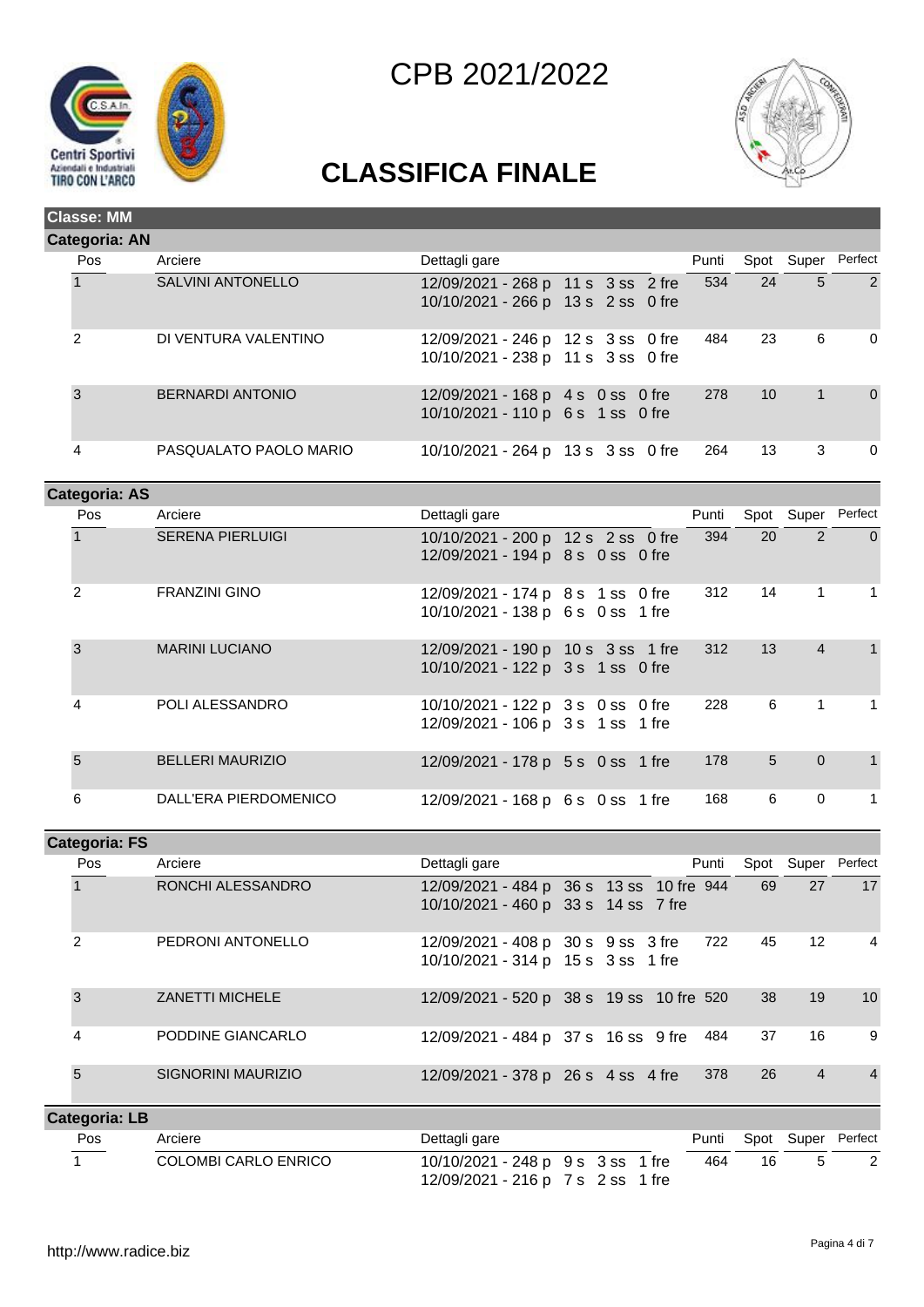



# **CLASSIFICA FINALE**

| <b>Classe: MM</b>    |                         |                                                                          |       |                 |                    |             |
|----------------------|-------------------------|--------------------------------------------------------------------------|-------|-----------------|--------------------|-------------|
| 2                    | <b>GHIDINI ENNIO</b>    | 12/09/2021 - 242 p 8 s 0 ss 1 fre<br>10/10/2021 - 210 p 10 s 0 ss 2 fre  | 452   | 18              | $\overline{0}$     | 3           |
| 3                    | <b>MALZANI MASSIMO</b>  | 12/09/2021 - 274 p 16 s 5 ss 0 fre                                       | 274   | 16              | 5                  | $\mathbf 0$ |
| 4                    | <b>VIANELLI SILVANO</b> | 12/09/2021 - 188 p 10 s 2 ss 0 fre                                       | 188   | 10              | $\overline{2}$     | $\mathbf 0$ |
| <b>Categoria: RM</b> |                         |                                                                          |       |                 |                    |             |
| <b>Pos</b>           | Arciere                 | Dettagli gare                                                            | Punti |                 | Spot Super Perfect |             |
|                      | <b>GALERI MANUEL</b>    | 10/10/2021 - 314 p 18 s 5 ss 2 fre<br>12/09/2021 - 294 p 15 s 4 ss 1 fre | 608   | 33              | 9                  | 3           |
| $\overline{2}$       | PEDRINI LUCA            | 12/09/2021 - 254 p 11 s 1 ss 0 fre<br>10/10/2021 - 222 p 8 s 2 ss 0 fre  | 476   | 19              | 3                  | $\mathbf 0$ |
| 3                    | <b>LUZZA VINCENZO</b>   | 12/09/2021 - 202 p 10 s 3 ss 1 fre<br>10/10/2021 - 170 p 6 s 0 ss 0 fre  | 372   | 16              | 3                  | 1           |
| 4                    | <b>VIOTTI MAURIZIO</b>  | 12/09/2021 - 202 p 6 s 1 ss 0 fre<br>10/10/2021 - 160 p 4 s 2 ss 1 fre   | 362   | 10 <sup>1</sup> | 3                  | 1           |
| $\overline{5}$       | <b>BORGHETTI ANDREA</b> | 12/09/2021 - 180 p 9 s 2 ss 0 fre                                        | 352   | 13              | 2                  | $\mathbf 0$ |

10/10/2021 - 172 p 4 s 0 ss 0 fre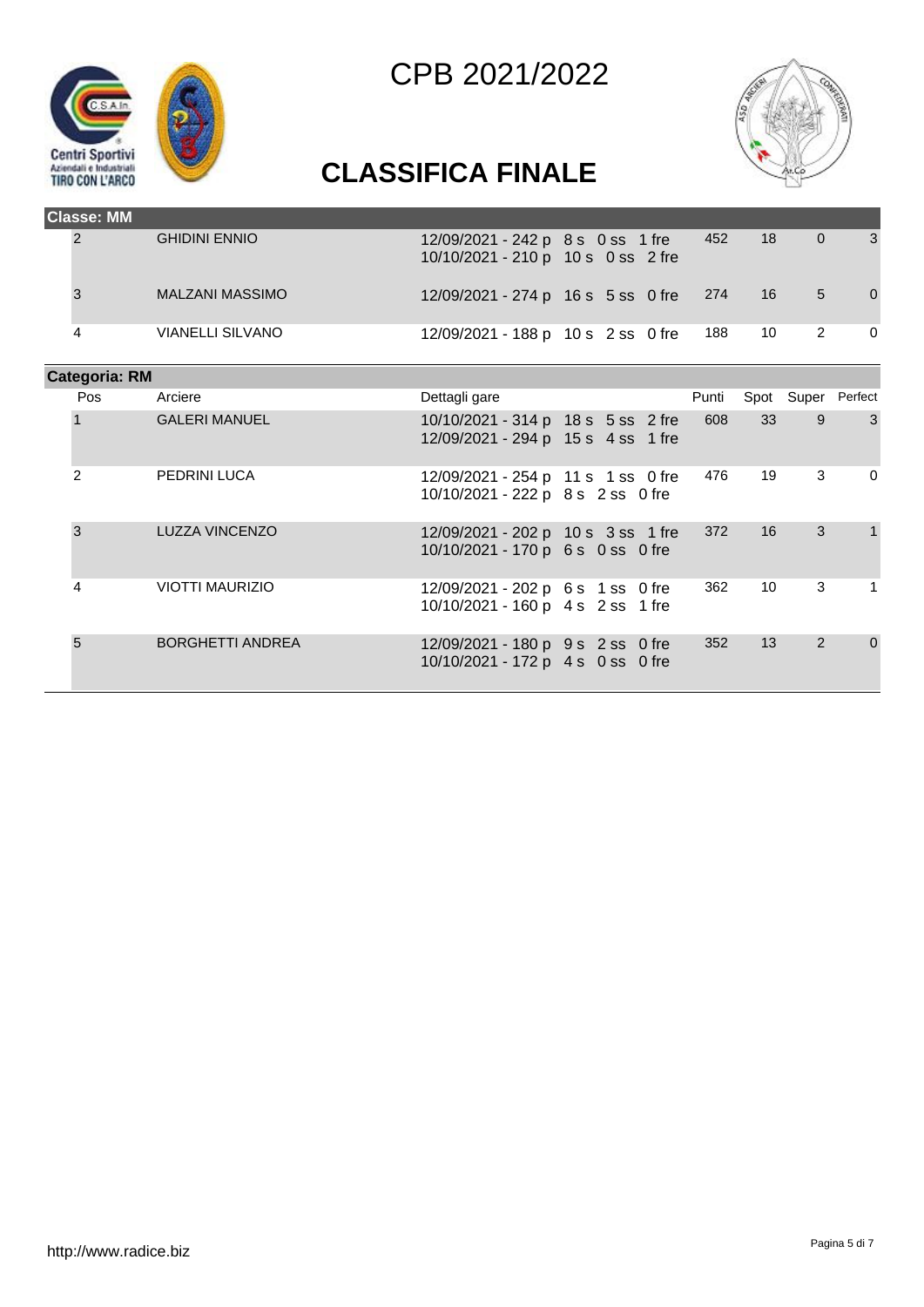





| Categoria: RT  |                           |                                                                          |       |                |                    |                |
|----------------|---------------------------|--------------------------------------------------------------------------|-------|----------------|--------------------|----------------|
| Pos            | Arciere                   | Dettagli gare                                                            | Punti |                | Spot Super Perfect |                |
| 1              | <b>COLOMBI ANDREA</b>     | 12/09/2021 - 356 p 23 s 5 ss 3 fre<br>10/10/2021 - 318 p 17 s 2 ss 5 fre | 674   | 40             | $\overline{7}$     | 8              |
| $\overline{2}$ | <b>OLLARGIU GIULIANO</b>  | 12/09/2021 - 310 p 17 s 6 ss 2 fre<br>10/10/2021 - 284 p 13 s 4 ss 0 fre | 594   | 30             | 10                 | $\overline{2}$ |
| 3              | <b>MARIOTTI ANGELO</b>    | 12/09/2021 - 202 p 9 s 1 ss 0 fre<br>10/10/2021 - 198 p 6 s 2 ss 0 fre   | 400   | 15             | 3                  | $\mathbf 0$    |
| $\overline{4}$ | PASETTO LEONARDO          | 12/09/2021 - 222 p 9 s 2 ss 0 fre<br>10/10/2021 - 156 p 4 s 1 ss 0 fre   | 378   | 13             | 3                  | $\mathbf 0$    |
| 5              | <b>FOLCHI DIMITRI</b>     | 12/09/2021 - 178 p 6 s 1 ss 0 fre<br>10/10/2021 - 176 p 5 s 0 ss 0 fre   | 354   | 11             | 1                  | $\mathbf 0$    |
| 6              | MARCHETTI MARCANTONIO     | 10/10/2021 - 186 p 8 s 1 ss 0 fre<br>12/09/2021 - 160 p 6 s 0 ss 0 fre   | 346   | 14             | $\mathbf{1}$       | $\mathbf 0$    |
| $\overline{7}$ | <b>NOBILINI LUCA</b>      | 12/09/2021 - 188 p 10 s 2 ss 0 fre<br>10/10/2021 - 154 p 7 s 1 ss 0 fre  | 342   | 17             | 3                  | $\mathbf 0$    |
| $\bf{8}$       | ANDREOLI ANDREA           | 12/09/2021 - 180 p 4 s 1 ss 0 fre<br>10/10/2021 - 154 p 5 s 0 ss 1 fre   | 334   | 9              | $\mathbf{1}$       | $\mathbf{1}$   |
| 9              | <b>FERREMI ETTORE</b>     | 12/09/2021 - 272 p 16 s 3 ss 1 fre                                       | 272   | 16             | 3                  | $\mathbf{1}$   |
| 10             | PICCINELLI FRANCESCO      | 10/10/2021 - 180 p 9 s 1 ss 0 fre                                        | 180   | $9\,$          | $\mathbf{1}$       | $\mathbf 0$    |
| 11             | MALUDROTTU MARIO          | 10/10/2021 - 158 p 3 s 0 ss 1 fre                                        | 158   | $\mathbf{3}$   | $\mathbf 0$        | $\mathbf{1}$   |
| 12             | <b>GANDAGLIA DOMENICO</b> | 12/09/2021 - 156 p 6 s 1 ss 1 fre                                        | 156   | $6\phantom{1}$ | $\mathbf{1}$       | $\mathbf{1}$   |
| 13             | <b>RENALDINI MASSIMO</b>  | 10/10/2021 - 146 p 5 s 2 ss 1 fre                                        | 146   | 5              | $\overline{2}$     | $\mathbf{1}$   |